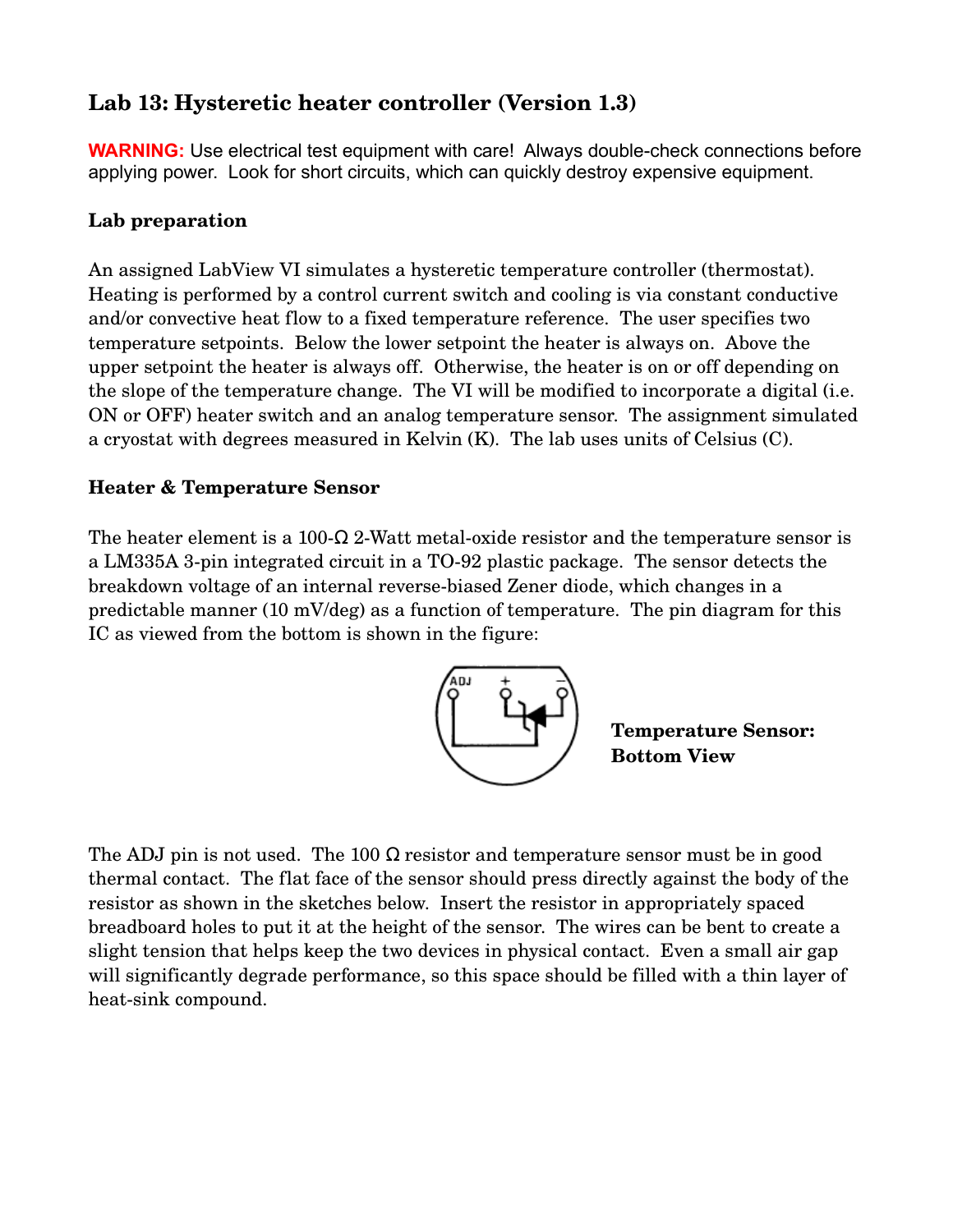

#### **Verify electrical operation**

Build the following circuit to test the sensor. Connect it through a bias resistor with resistance in the range 2--4.7 kΩ to a 5V supply on the Elvis board. Use a DMM (external or Elvis board) to read the DC voltage  $(V_Z)$  across the LM335. It should be very close to 3V at room temperature (22C). If it is not, the temperature sensor has probably been inserted with the wrong polarity. Record the room temperature voltage ( $V_{REF}$ ).



Now apply 12V to the 100- $\Omega$  resistor using the external power supply. (It may be convenient to use red and black cables connected to a pair of banana jacks on the left side of the Elvis board. Connect jumper wires to the corresponding terminals.) The switch shown in the diagram below is implemented with the power supply on/off button.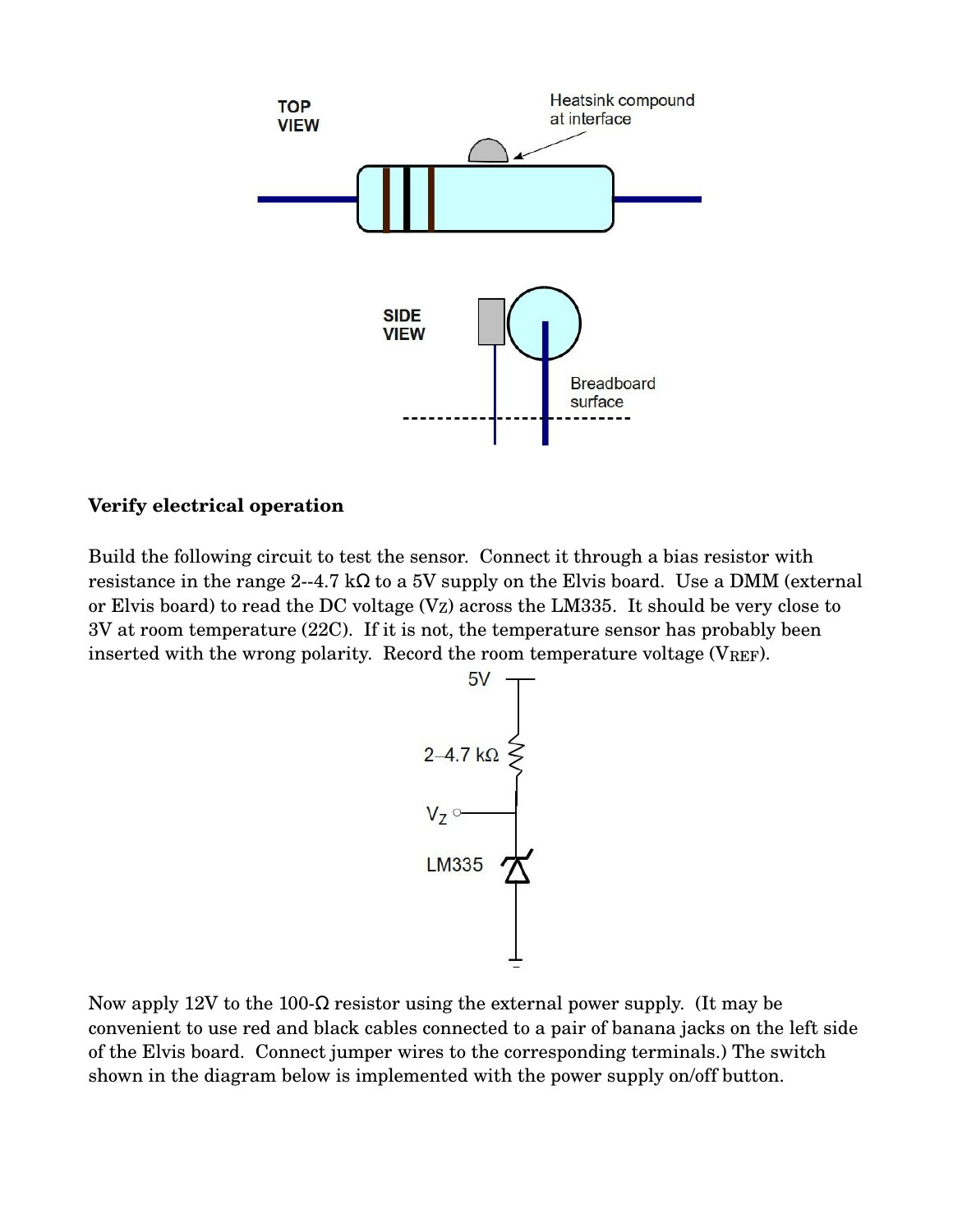

Observe the LM335 voltage  $(V_Z)$  on the DMM. The voltage will increase linearly with temperature by 10 mV/deg C. The rate of temperature rise will help you determine the wait time in your LabView While Loop. Assuming a 22C starting temperature, estimate the maximum steady-state temperature of the resistor. WARNING: It will be hot!

Turn off both power supplies. Switching action in the control loop is performed by a 2N2222 transistor. Modify the heater circuit by adding the 2N2222 transistor with a 300  $\Omega$  base resistor as shown. Leave the input of the base resistor unconnected. Place the DMM across the transistor output to read DC voltage from the collector to ground. Turn on the 12V power supply; the transistor should be off corresponding to approximately 12V on the DMM. Now turn the transistor on by placing 5V DC on the unconnected side of the base resistor. The transistor should turn on with the collector voltage collapsing to < 300 mV. If this on/off switching operation cannot be obtained, check the transistor connections.



#### **Modifying your LabView VI for DAQmx Read**

The next task is to interface your LabView VI to the electrical components on the breadboard. It will have to read the temperature sensor and turn the transistor on and off. Make a backup copy in case you need to start over. Put a copy on the desktop, start LabView, and open your VI.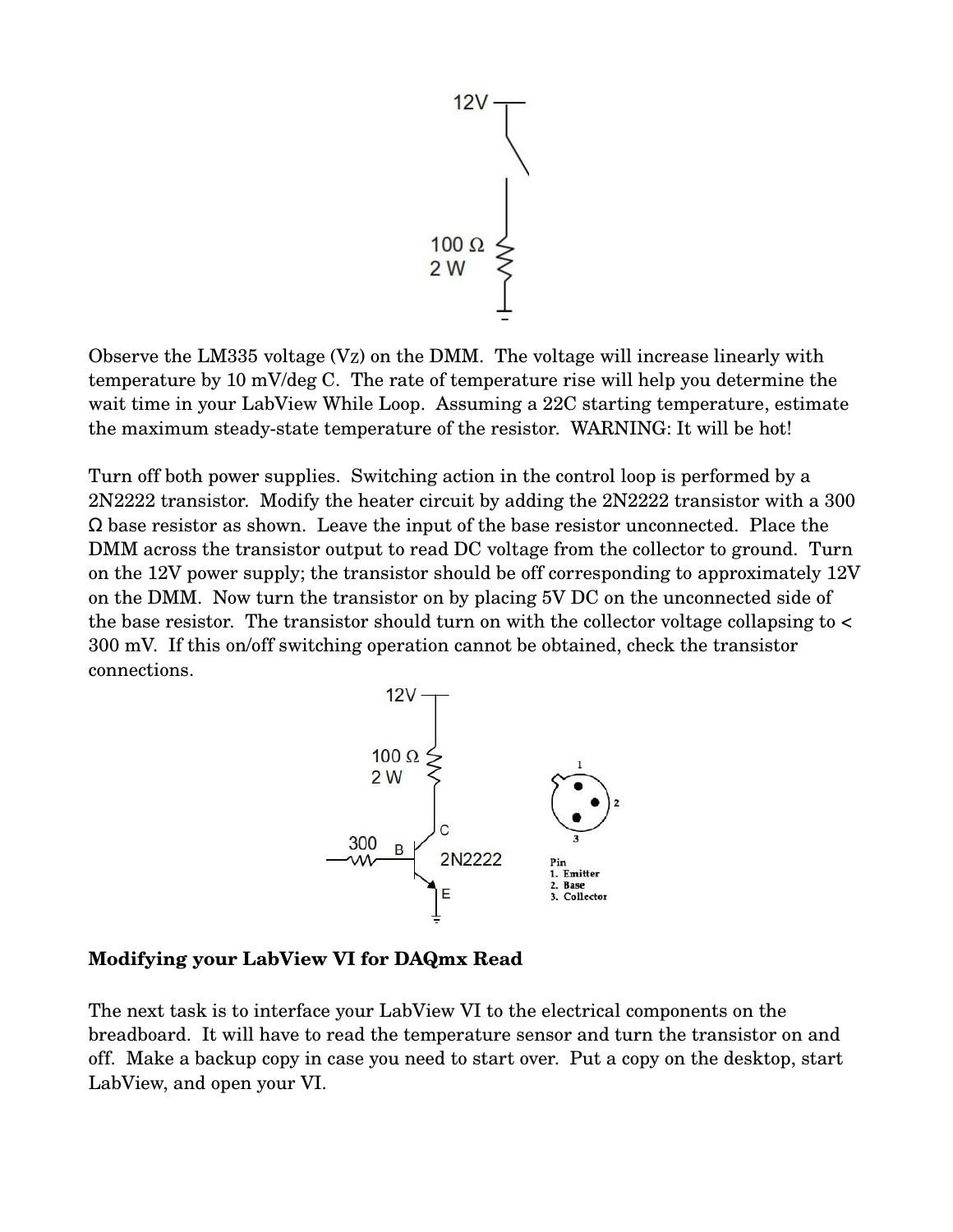Inside the While Loop, remove the heater2.vi and the Shift register that was connected to Input and Output temperatures. Also remove the Case Structure that provides the Low, Medium, and High current options (only one fixed current is relevant here) and the ambient temperature input. You may wish to do a Ctrl-B to clean up all the broken wires. Two DAQmx channels have to be configured: one is an analog read and the second is a digital write.

Turn on the main power switch of the Elvis board. Right-click on an open space in the block diagram, locate the Measurement I/O palette: NI-DAQmx--Data Acquisition. Use the thumbtack in the upper left corner of the window to hold it open. It is also recommended that the Context Help (Ctrl-H) of LabView be enabled to assist in wiring.

Select the Create Virtual Channel VI and place it on the left-outside of the While Loop that forms your State Machine. On the menu immediately below the icon, select Analog Input. Find the **physical channels** input connection on the left side of the icon; rightclick and create a constant. Clicking on the blank constant should display a list of the available analog input lines on the upper left of Elvis board, for example Dev1/ai0. Referring to the Elvis board analog inputs, the  $(+)$  terminal is connected to  $V_Z$  (i.e. readout of LM335) and the (−) terminal connects to circuit ground.

LabView must be instructed to start the DAQmx interface you have just configured. To do this, go to the Data Acquisition palette and select the Start Task VI. Place it immediately to the right of the Create Virtual Channel VI, but outside the While Loop. You may notice that LabView will try to automatically connect the Task-Out and Task-In lines as well as the Error-Out and Error-In lines of the adjacent VIs. If this doesn't happen, wire them together manually. When communicating with external hardware as done here, it is good programming practice to use the Error Handling line to assist in diagnosing problems.

In the Data Acquisition palette, select the Read VI. Place it inside the While Loop near the above Start Task icon. Configure it as Analog: Single Channel: Single Sample: DBL. Now make the connections from the DAQmx Start Task VI output terminals (task out, error out) to the corresponding input connections on the Read VI as shown.



The DAQmx interface should be cleared after it executes. This is performed with the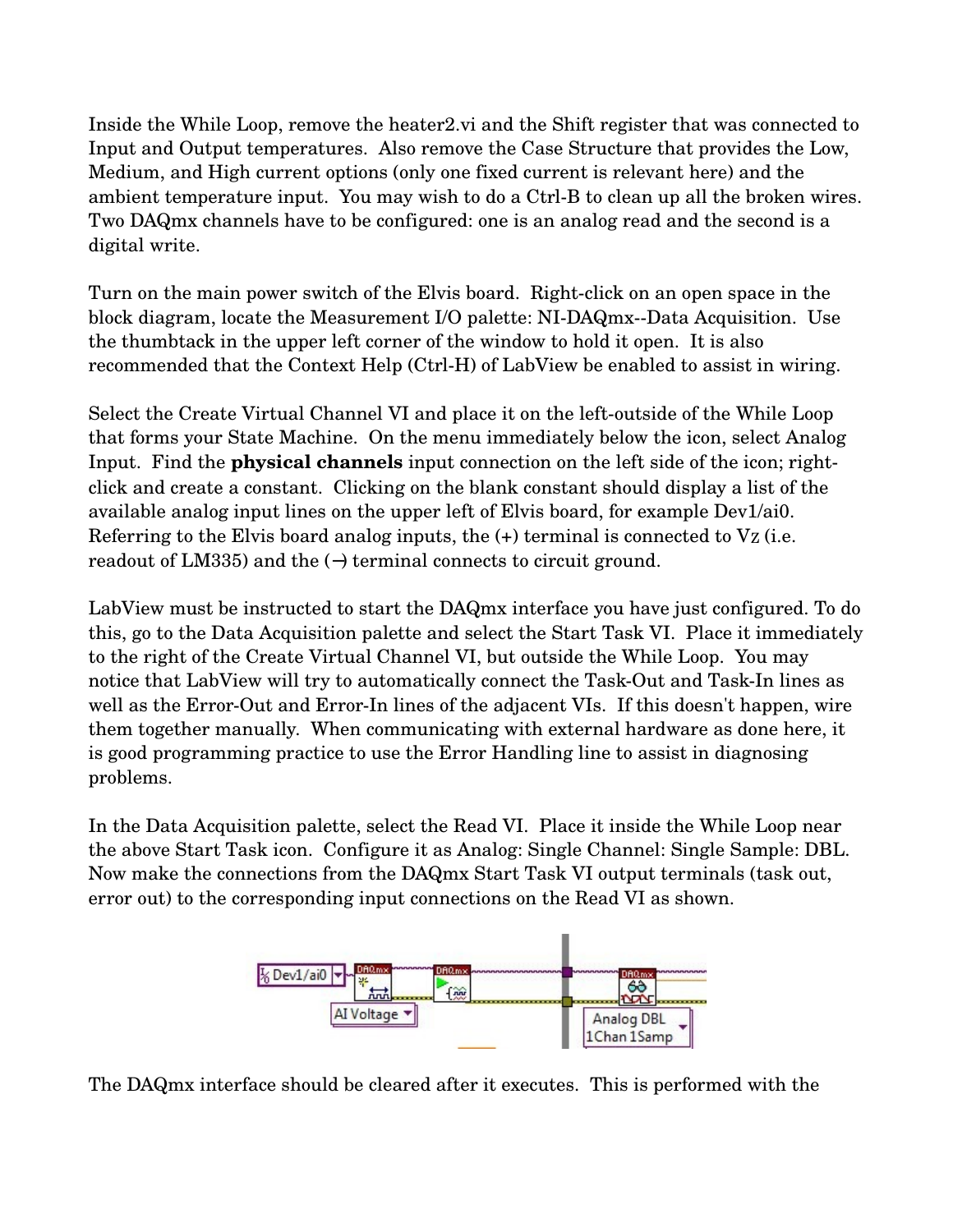Clear Task VI on the Data Acquisition palette. Place it outside the While Loop and connect the task and error lines from the Read VI.



Create an indicator for the analog voltage  $(V_Z)$  on the LM335 by right-clicking on the **data** output terminal of the Read VI. This voltage  $(V_Z)$  must be converted to temperature (*T*) in LabView by programming this linear equation:

$$
T = \left(\frac{\text{deg}}{10 \text{ mV}}\right)(V_Z - V_{REF}) + T_{REF}
$$

VREF is the voltage read from the unheated circuit that was measured above. It is a constant in the equation. TREF is room temperature that can also be set as a constant TREF = 22C. Connect the calculated temperature (T) to the input logic used to turn on and off the heater as well as the temperature display and waveform chart.

The read operation can be tested at this point. Power on the Elvis board but disable the 12V supply. If the resistor has cooled off from previous testing, the VI should display a voltage and temperature close to 3V and 22C, respectively.

### **Modifying your LabView VI for DAQmx Write**

Select a second Create Virtual Channel VI and place it on the left-outside of the While Loop. On the menu immediately below the icon, select Digital Output. Find the **lines** input connection on the left side of the icon; right-click and create a constant. Clicking on the blank constant should display a list of the available digital output lines on the upper right of the Elvis board (example: Dev1/port0/line0). Select one of these lines and make a physical connection to the 300  $\Omega$  base resistor of the 2N2222 transistor.

Place a Start Task VI adjacent to the Create Virtual Channel VI, but outside the While Loop and wire them together:



In the Data Acquisition palette, select the Write VI and place it inside the While Loop. Configure it as Digital: Single Channel: Single Sample: Boolean (1 line). Now make the connections from the DAQmx Start Task VI output terminals (task out, error out) to the